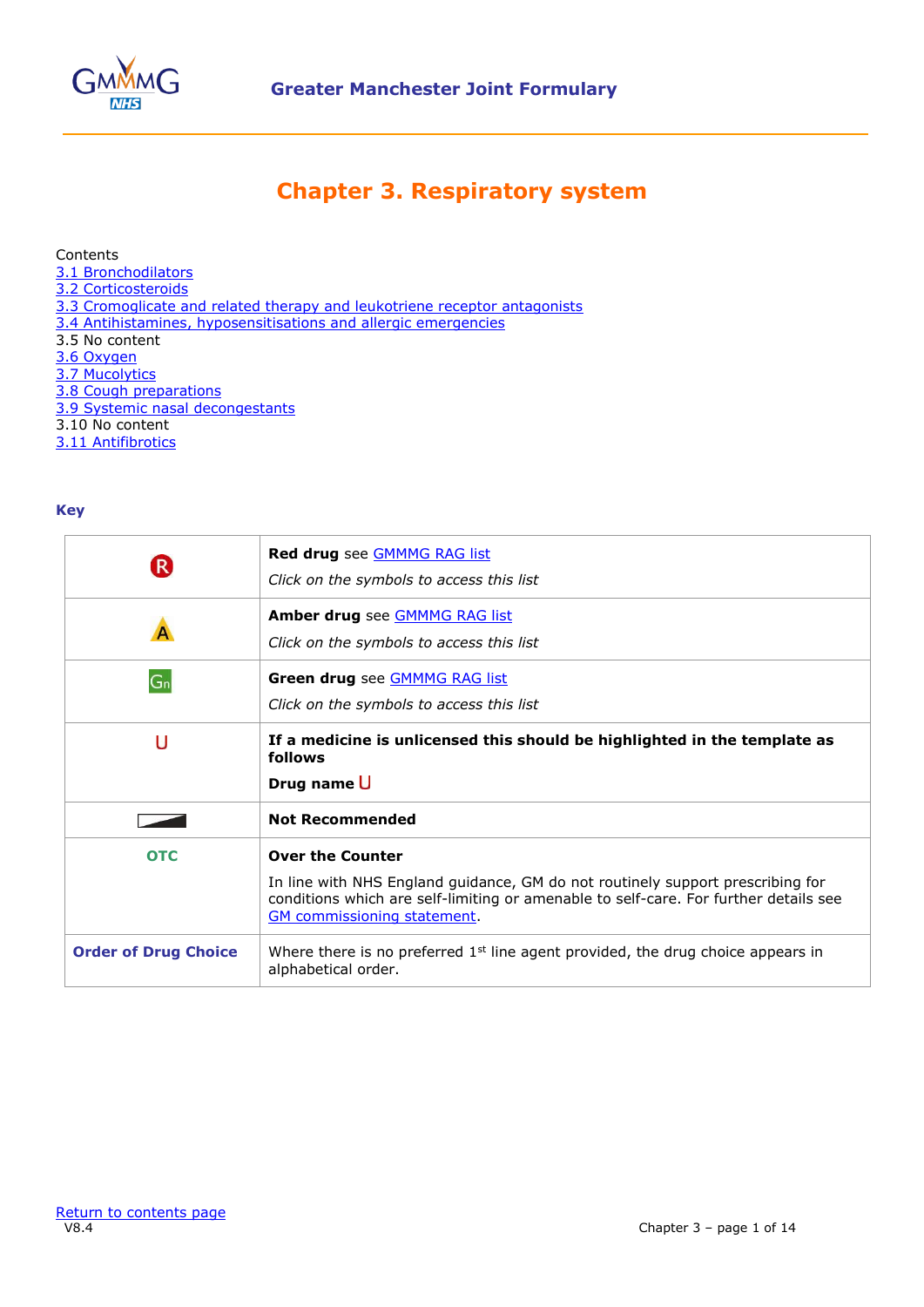

<span id="page-1-0"></span>

| <b>BNF chapter</b>                                                                                                                                                                                                                                                                                                                                                         | 3<br><b>Respiratory system</b>                                           |                                                |  |
|----------------------------------------------------------------------------------------------------------------------------------------------------------------------------------------------------------------------------------------------------------------------------------------------------------------------------------------------------------------------------|--------------------------------------------------------------------------|------------------------------------------------|--|
| <b>Greater Manchester Respiratory Management Plans:</b>                                                                                                                                                                                                                                                                                                                    |                                                                          |                                                |  |
| GM Asthma Management Plan and Inhaler Guide<br>$\bullet$<br>GM COPD Management Plan and Inhaler Guide<br>$\bullet$<br>All available from https://gmmmg.nhs.uk/guidance/clinical-guidance-and-pathways/                                                                                                                                                                     |                                                                          |                                                |  |
| <b>Section</b>                                                                                                                                                                                                                                                                                                                                                             | <b>Bronchodilators</b><br>3.1                                            |                                                |  |
| <b>Subsection</b>                                                                                                                                                                                                                                                                                                                                                          | 3.1.1<br><b>Adrenoreceptor agonists</b>                                  |                                                |  |
| <b>Short acting</b>                                                                                                                                                                                                                                                                                                                                                        |                                                                          |                                                |  |
| <b>First choice</b>                                                                                                                                                                                                                                                                                                                                                        | Salbutamol                                                               | <b>GM COPD and Asthma</b>                      |  |
|                                                                                                                                                                                                                                                                                                                                                                            | 100 micrograms/dose, 200 micrograms/dose                                 | <b>Management Plans</b>                        |  |
|                                                                                                                                                                                                                                                                                                                                                                            | Dry powder: Easyhaler <sup>®</sup>                                       |                                                |  |
|                                                                                                                                                                                                                                                                                                                                                                            |                                                                          | NICE NG80: Asthma<br>diagnosis, monitoring and |  |
|                                                                                                                                                                                                                                                                                                                                                                            | 200 micrograms/dose                                                      | management                                     |  |
|                                                                                                                                                                                                                                                                                                                                                                            | Dry powder capsules: Ventolin® Accuhaler (on formulary for<br>COPD only) |                                                |  |
|                                                                                                                                                                                                                                                                                                                                                                            |                                                                          | <b>BTS/SIGN asthma quideline</b>               |  |
|                                                                                                                                                                                                                                                                                                                                                                            | <b>Terbutaline</b>                                                       |                                                |  |
|                                                                                                                                                                                                                                                                                                                                                                            | 500 micrograms/dose                                                      | NICE TA38: Inhaler device                      |  |
|                                                                                                                                                                                                                                                                                                                                                                            | Dry powder: Bricanyl® Turbohaler                                         |                                                |  |
| <b>Alternatives</b>                                                                                                                                                                                                                                                                                                                                                        | <b>Salbutamol</b>                                                        |                                                |  |
|                                                                                                                                                                                                                                                                                                                                                                            | 100 micrograms/dose, 200 micrograms/dose                                 |                                                |  |
|                                                                                                                                                                                                                                                                                                                                                                            | Breath-actuated: Airomir® Autohaler, Salamol Easi-Breathe®               |                                                |  |
|                                                                                                                                                                                                                                                                                                                                                                            | MDI: Salamol MDI                                                         |                                                |  |
| Nebuliser                                                                                                                                                                                                                                                                                                                                                                  | Salbutamol                                                               |                                                |  |
| solutions                                                                                                                                                                                                                                                                                                                                                                  | Nebuliser solution 2.5mg / 2.5ml, 5mg / 2.5ml                            |                                                |  |
|                                                                                                                                                                                                                                                                                                                                                                            | <b>Terbutaline</b>                                                       |                                                |  |
|                                                                                                                                                                                                                                                                                                                                                                            | Nebuliser solution 5mg/2ml (Respules) <sup>®</sup>                       |                                                |  |
| <b>Injections</b>                                                                                                                                                                                                                                                                                                                                                          | Salbutamol                                                               | R                                              |  |
|                                                                                                                                                                                                                                                                                                                                                                            | Injection 500 microgram/ml                                               |                                                |  |
|                                                                                                                                                                                                                                                                                                                                                                            | Solution for intravenous infusion 5mg/5ml                                |                                                |  |
|                                                                                                                                                                                                                                                                                                                                                                            | <b>Terbutaline</b>                                                       | R                                              |  |
|                                                                                                                                                                                                                                                                                                                                                                            | Injection 500 microgram/ml 2.5mg/5ml (Bricanyl®)                         |                                                |  |
| Respiratory solutions should be reserved for patients with distressing or disabling breathlessness despite<br>maximum therapy with inhalers. The need for continued therapy with respiratory solutions should be reviewed<br>by a specialist respiratory service.<br>MHRA DSU: short-acting beta 2 agonists, Nov 2013: the use of short-acting adrenoreceptor agonists for |                                                                          |                                                |  |
| tocolysis in premature labour has been restricted to 48 hours' maximum parenteral use under specialist<br>supervision, after a European safety review.                                                                                                                                                                                                                     |                                                                          |                                                |  |

MHRA DSU: Pressurised metered dose inhalers (pMDI): risk of airway obstruction from aspiration of loose [objects, \(July 2018\)](https://www.gov.uk/drug-safety-update/pressurised-metered-dose-inhalers-pmdi-risk-of-airway-obstruction-from-aspiration-of-loose-objects)

[Return to contents page](#page-0-0)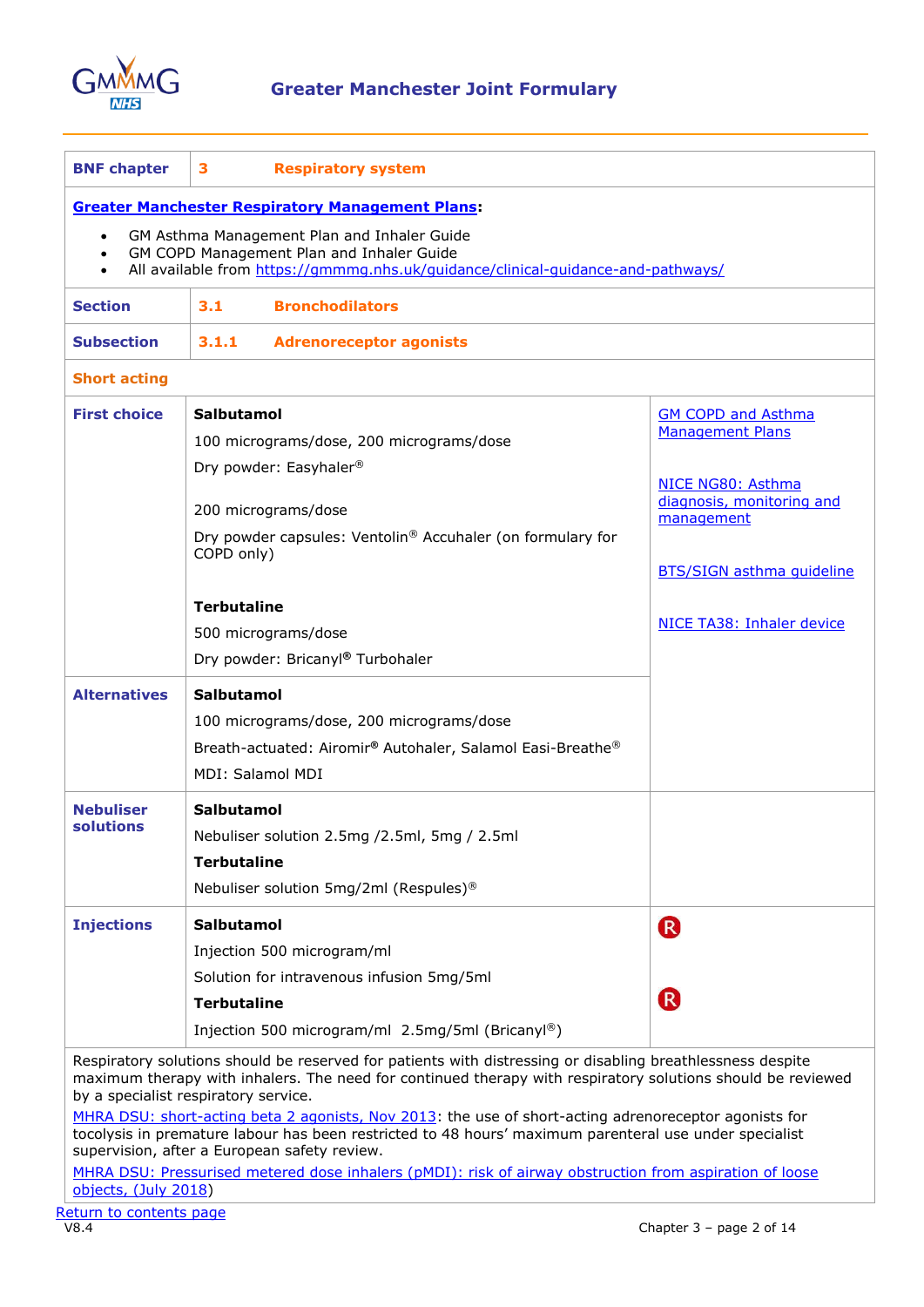

Remind patients to check and remove the mouthpiece cover properly before inhaling a dose and to shake the inhaler to remove loose objects that may have become trapped in the inhaler during storage. The mouthpiece cover should be replaced securely after use. There are reports of patients who have inhaled objects into the back of the throat, resulting in coughing. In some cases objects were aspirated, causing airway obstruction.

| <b>Long acting</b>                                                  |                                                                                                                                                                                                                                                                                                                                                                                                                                                                                                                                                                                            |                                                                    |  |  |
|---------------------------------------------------------------------|--------------------------------------------------------------------------------------------------------------------------------------------------------------------------------------------------------------------------------------------------------------------------------------------------------------------------------------------------------------------------------------------------------------------------------------------------------------------------------------------------------------------------------------------------------------------------------------------|--------------------------------------------------------------------|--|--|
| <b>First choice</b>                                                 | <b>Indacaterol</b><br>Inhalation powder capsules 150 microgram, 300 microgram,<br>with inhaler device (Onbrez Breezhaler®)                                                                                                                                                                                                                                                                                                                                                                                                                                                                 |                                                                    |  |  |
| <b>Alternatives</b>                                                 | <b>Formoterol</b><br>DPI 12 micrograms/dose: (Easyhaler <sup>®</sup> )                                                                                                                                                                                                                                                                                                                                                                                                                                                                                                                     |                                                                    |  |  |
|                                                                     | DPI 6 or 12 micrograms/dose: (Oxis® Turbohaler)                                                                                                                                                                                                                                                                                                                                                                                                                                                                                                                                            |                                                                    |  |  |
|                                                                     | MHRA DSU: Long-acting B2-agonists in asthma: reminder for use in children and adults, Sept 2010:                                                                                                                                                                                                                                                                                                                                                                                                                                                                                           |                                                                    |  |  |
|                                                                     | Long-acting beta 2 agonists (LABAs) should always be prescribed with concomitant inhaled corticosteroids (ICS)<br>and only when ICS alone is not sufficient to control asthma symptoms. Review LABA therapy regularly,<br>prescribe the lowest effective dose, and stop if there is no benefit.                                                                                                                                                                                                                                                                                            |                                                                    |  |  |
|                                                                     | MHRA DSU: Long-acting B-agonists: use in COPD, July 2009                                                                                                                                                                                                                                                                                                                                                                                                                                                                                                                                   |                                                                    |  |  |
|                                                                     | Overall benefits of long-acting $\beta$ -agonists (LABAs) in the treatment of chronic obstructive pulmonary disease<br>(COPD) continue to outweigh any risks when used in line with relevant quidelines.                                                                                                                                                                                                                                                                                                                                                                                   |                                                                    |  |  |
|                                                                     | MHRA DSU: Pressurised metered dose inhalers (pMDI): risk of airway obstruction from aspiration of loose<br>objects, (July 2018)<br>Remind patients to check and remove the mouthpiece cover properly before inhaling a dose and to shake the<br>inhaler to remove loose objects that may have become trapped in the inhaler during storage. The mouthpiece<br>cover should be replaced securely after use. There are reports of patients who have inhaled objects into the<br>back of the throat, resulting in coughing. In some cases objects were aspirated, causing airway obstruction. |                                                                    |  |  |
| <b>Subsection</b><br><b>Antimuscarinic bronchodilators</b><br>3.1.2 |                                                                                                                                                                                                                                                                                                                                                                                                                                                                                                                                                                                            |                                                                    |  |  |
| <b>Short acting</b>                                                 |                                                                                                                                                                                                                                                                                                                                                                                                                                                                                                                                                                                            |                                                                    |  |  |
|                                                                     | Ipratropium<br>MDI 20 microgram/dose                                                                                                                                                                                                                                                                                                                                                                                                                                                                                                                                                       |                                                                    |  |  |
| <b>Long acting</b>                                                  |                                                                                                                                                                                                                                                                                                                                                                                                                                                                                                                                                                                            |                                                                    |  |  |
| <b>First Choice</b><br>(asthma)                                     | Tiotropium<br>2.5 microgram inhalation solution (Spiriva Respimat®)                                                                                                                                                                                                                                                                                                                                                                                                                                                                                                                        | <b>GM COPD and Asthma Management</b><br><b>Plans</b>               |  |  |
| <b>First Choices</b><br>(COPD)                                      | Glycopyrronium<br>Inhalation powder, 50 microgram capsules with inhaler<br>device (Seebri Breezhaler®)                                                                                                                                                                                                                                                                                                                                                                                                                                                                                     | <b>MHRA DSU: Respimat</b><br>compared with Handihaler, Feb<br>2015 |  |  |
|                                                                     | <b>Umeclidinium</b><br>Inhalation powder, 55 mcg per inhalation (Incruse Ellipta® <sup>▼</sup> )                                                                                                                                                                                                                                                                                                                                                                                                                                                                                           |                                                                    |  |  |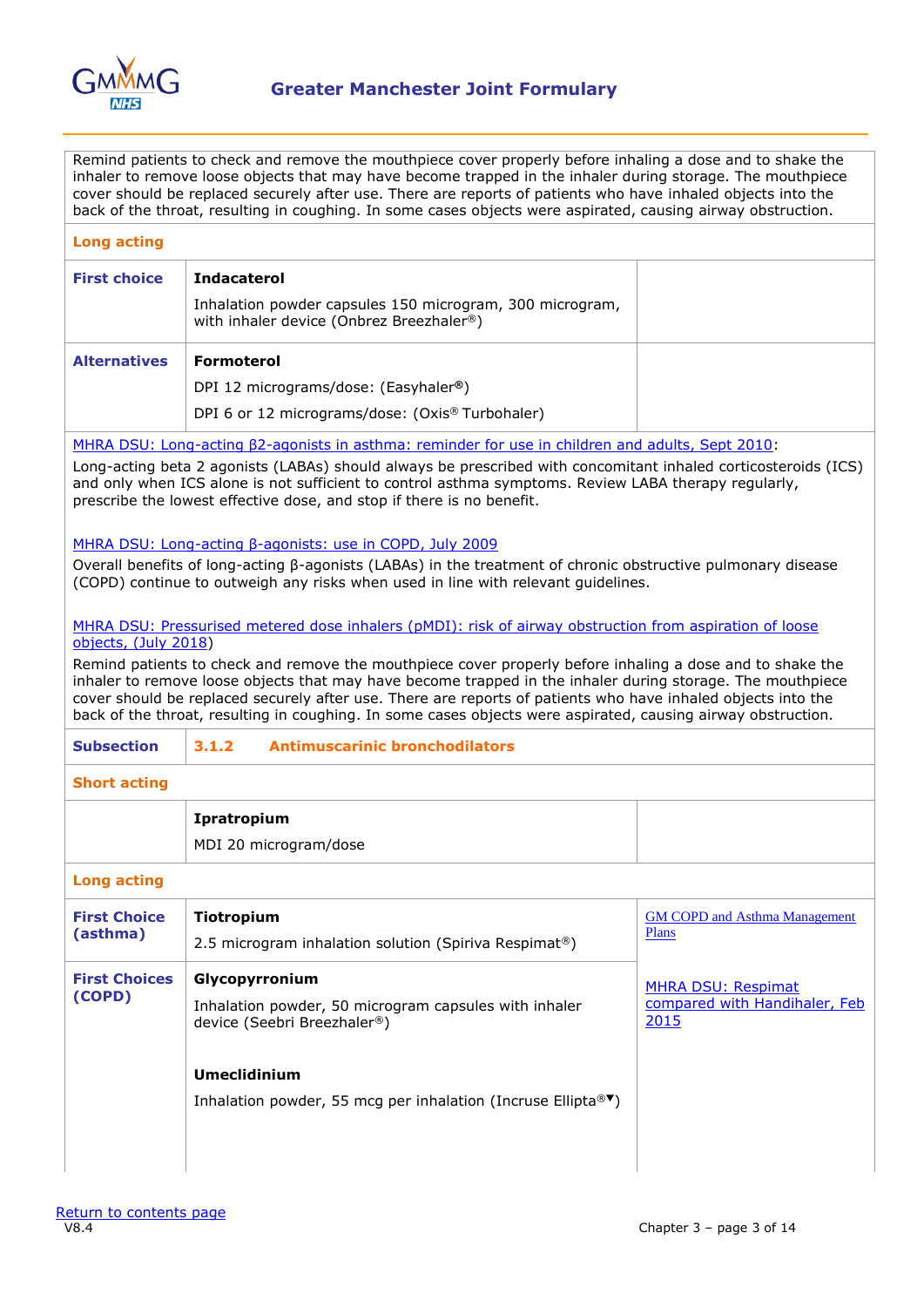

| 3.1.3 Theophylline                                                                                                                                                                                                         |                                                                                                                                                                                                                                                                                                                                                                                                                                                                                                                                                                                                                                                                                                                                                                                                                                                                                                                                                                                                                                                                                                                    |  |  |
|----------------------------------------------------------------------------------------------------------------------------------------------------------------------------------------------------------------------------|--------------------------------------------------------------------------------------------------------------------------------------------------------------------------------------------------------------------------------------------------------------------------------------------------------------------------------------------------------------------------------------------------------------------------------------------------------------------------------------------------------------------------------------------------------------------------------------------------------------------------------------------------------------------------------------------------------------------------------------------------------------------------------------------------------------------------------------------------------------------------------------------------------------------------------------------------------------------------------------------------------------------------------------------------------------------------------------------------------------------|--|--|
| Theophylline (Uniphyllin Continus <sup>®</sup> )<br>Modified release tablets 200mg, 300mg, 400mg                                                                                                                           |                                                                                                                                                                                                                                                                                                                                                                                                                                                                                                                                                                                                                                                                                                                                                                                                                                                                                                                                                                                                                                                                                                                    |  |  |
|                                                                                                                                                                                                                            |                                                                                                                                                                                                                                                                                                                                                                                                                                                                                                                                                                                                                                                                                                                                                                                                                                                                                                                                                                                                                                                                                                                    |  |  |
| <b>Compound bronchodilator preparations</b><br>3.1.4                                                                                                                                                                       |                                                                                                                                                                                                                                                                                                                                                                                                                                                                                                                                                                                                                                                                                                                                                                                                                                                                                                                                                                                                                                                                                                                    |  |  |
| Glycopyrronium/indacaterol<br>85/43 micrograms<br>Dry powder inhaler: Ultibro Breezhaler®<br>Umeclidinium/vilanterol<br>55/22 micrograms<br>Dry powder inhaler: Anoro Ellipta® <sup>▼</sup>                                | <b>GM COPD Management Plan</b>                                                                                                                                                                                                                                                                                                                                                                                                                                                                                                                                                                                                                                                                                                                                                                                                                                                                                                                                                                                                                                                                                     |  |  |
| Olodaterol/tiotropium<br>2.5/2.5 micrograms<br>Soft mist inhaler: Spiolto Respimat <sup>®</sup><br>Formoterol/glycopyrronium<br>7.5/5 micrograms<br>MDI: Bevespi Aerosphere®<br>Aclidinium/formoterol<br>340/12 micrograms |                                                                                                                                                                                                                                                                                                                                                                                                                                                                                                                                                                                                                                                                                                                                                                                                                                                                                                                                                                                                                                                                                                                    |  |  |
| objects, (July 2018)                                                                                                                                                                                                       | Tiotropium<br>2.5 microgram inhalation solution (Spiriva Respimat®)<br><b>Aclidinium</b><br>Inhalation powder, 400 microgram/metered inhalation: Eklira<br>Genuair®<br>Ipratropium<br>250micrograms/1ml, 500micrograms/2ml<br>MHRA DSU: Pressurised metered dose inhalers (pMDI): risk of airway obstruction from aspiration of loose<br>Remind patients to check and remove the mouthpiece cover properly before inhaling a dose and to shake the<br>inhaler to remove loose objects that may have become trapped in the inhaler during storage. The mouthpiece<br>cover should be replaced securely after use. There are reports of patients who have inhaled objects into the<br>back of the throat, resulting in coughing. In some cases objects were aspirated, causing airway obstruction.<br>Phyllocontin® (aminophylline) Continus 225mg and Phyllocontin® Forte Continus 350mg modified-release<br>tablets have been discontinued in the UK. For further information including advice on switching to alternatives,<br>see the <b>DHSC Supply Disruption Alert</b><br>DPI: Duaklir® Genuair® <sup>▼</sup> |  |  |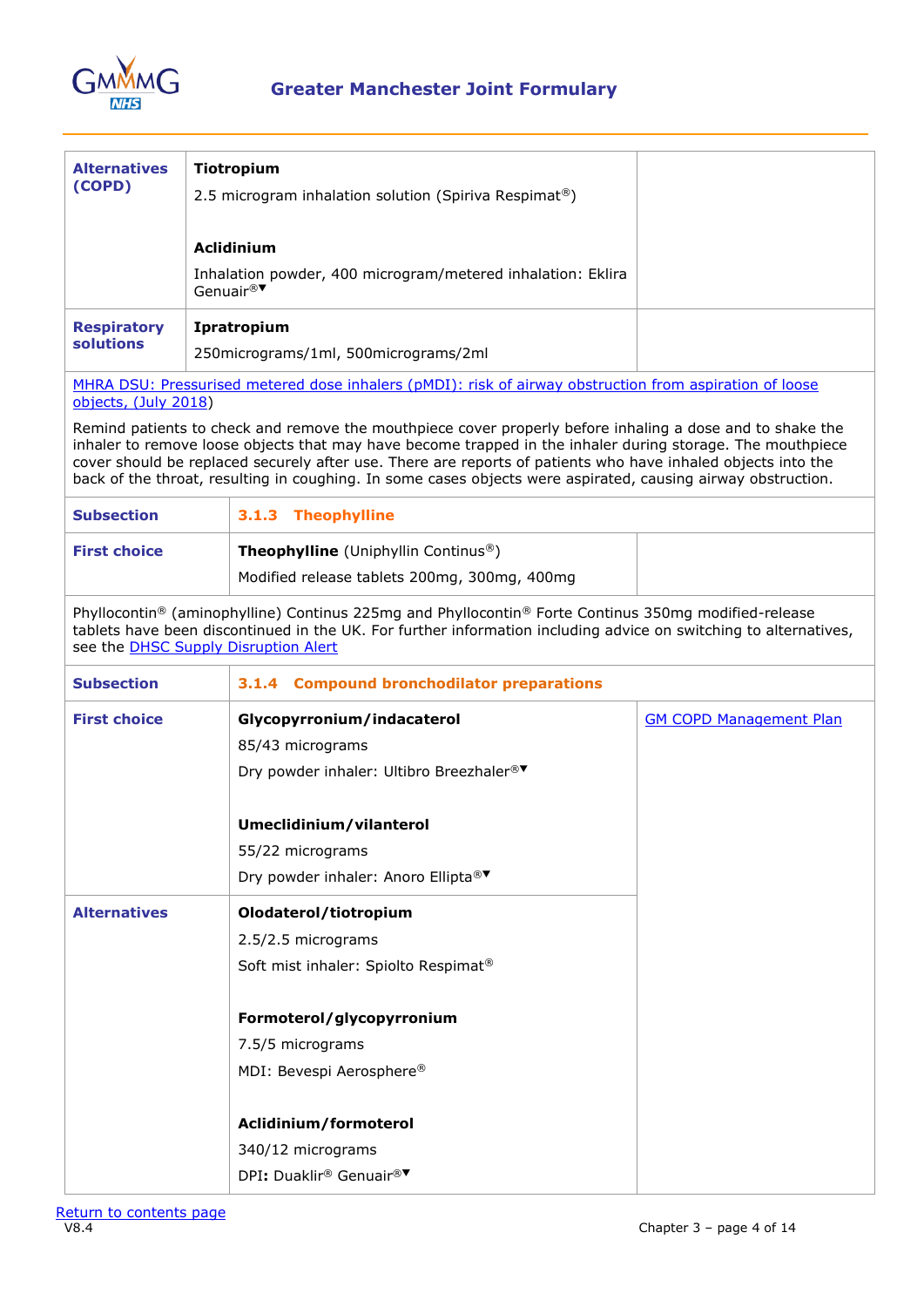

| <b>Subsection</b>                                                                                                                                                                                          | 3.1.5<br>Peak flow meters, inhaler devices and nebulisers                                                                                                                                              |                                                                                                                                                                                                 |  |
|------------------------------------------------------------------------------------------------------------------------------------------------------------------------------------------------------------|--------------------------------------------------------------------------------------------------------------------------------------------------------------------------------------------------------|-------------------------------------------------------------------------------------------------------------------------------------------------------------------------------------------------|--|
| <b>Spacer devices</b>                                                                                                                                                                                      | A2A <sup>®</sup> Spacer<br>Aerochamber <sup>®</sup> Plus<br>Standard device with mouthpiece<br>Standard device with adult face mask<br>Volumatic $\mathcal{P}$<br>Large volume device with mouth piece | NICE TA10: Inhaler devices in<br>children under 5<br>NICE TA38: Inhaler device<br>Use of a spacer device is<br>recommended for all pMDIs.<br>Check SPCs for device and<br>spacer compatibility. |  |
| <b>Additional notes</b>                                                                                                                                                                                    |                                                                                                                                                                                                        |                                                                                                                                                                                                 |  |
| MHRA DSU: inhaled corticosteroids and spacers, July 2008                                                                                                                                                   |                                                                                                                                                                                                        |                                                                                                                                                                                                 |  |
| Spacers should not be regarded as interchangeable: patients who use a spacer with their inhaler should use the<br>spacer device named in the Summary of Product Characteristics (where specified by name.) |                                                                                                                                                                                                        |                                                                                                                                                                                                 |  |
| <b>Nebuliser diluents</b>                                                                                                                                                                                  |                                                                                                                                                                                                        |                                                                                                                                                                                                 |  |
|                                                                                                                                                                                                            | Sodium chloride                                                                                                                                                                                        |                                                                                                                                                                                                 |  |
|                                                                                                                                                                                                            | Nebuliser solution 0.9% 2.5ml                                                                                                                                                                          |                                                                                                                                                                                                 |  |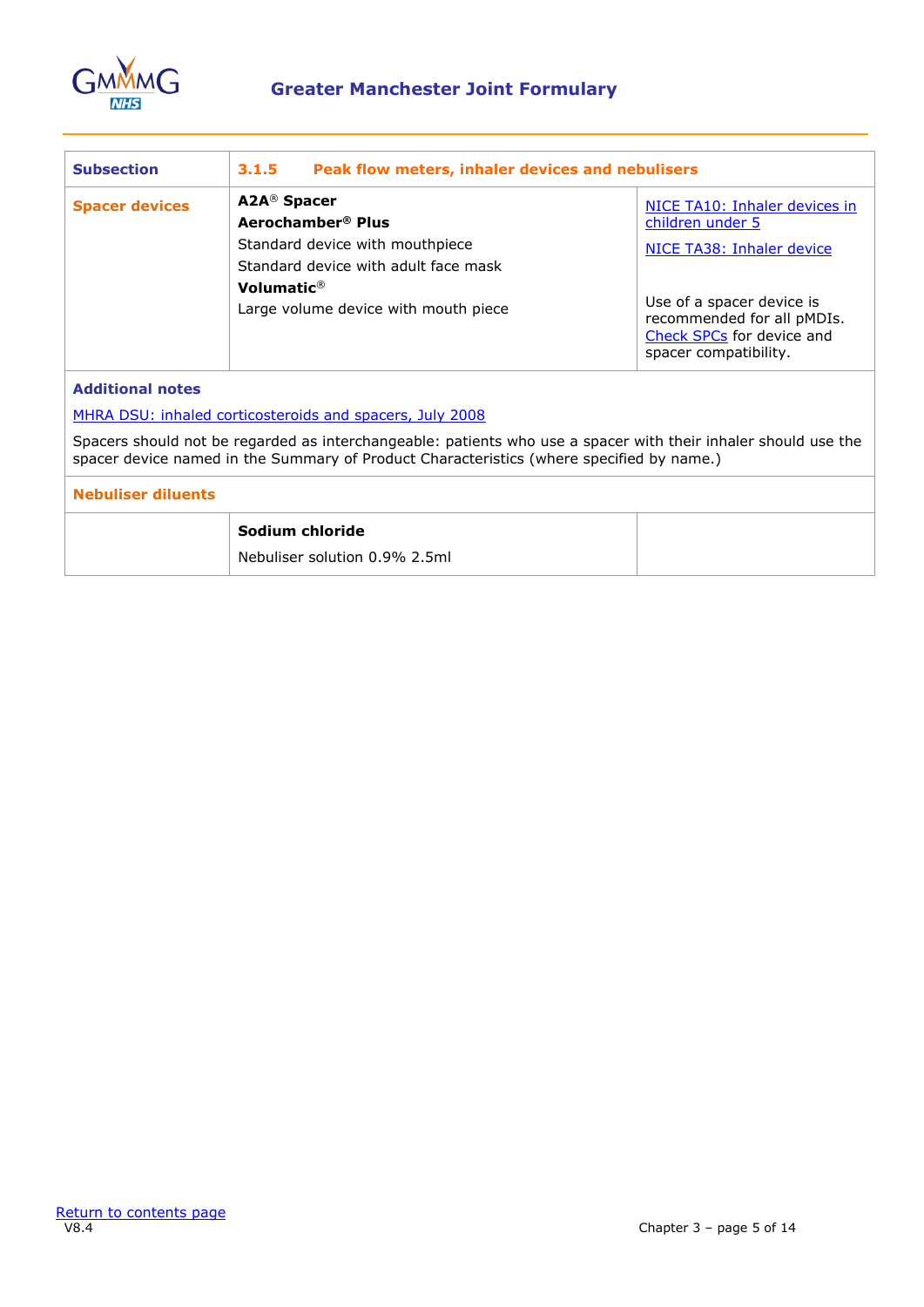

<span id="page-5-0"></span>

| <b>BNF chapter</b>                                        | 3                     | <b>Respiratory system</b>                                                                                  |                                  |
|-----------------------------------------------------------|-----------------------|------------------------------------------------------------------------------------------------------------|----------------------------------|
| <b>Section</b>                                            | 3.2                   | <b>Corticosteroids</b>                                                                                     |                                  |
| <b>GM Asthma Management Plan</b>                          |                       |                                                                                                            |                                  |
| <b>GM COPD Management Plan</b>                            |                       |                                                                                                            |                                  |
|                                                           |                       | NICE NG80: Asthma diagnosis, monitoring and management                                                     |                                  |
| <b>BTS/SIGN asthma quideline</b>                          |                       |                                                                                                            |                                  |
|                                                           |                       | NICE TA131: Corticosteroids asthma (children)                                                              |                                  |
| NICE TA138: Corticosteroids asthma (adult)                |                       |                                                                                                            |                                  |
| <b>First choice</b>                                       | <b>Budesonide</b>     |                                                                                                            | <b>GM Asthma Management Plan</b> |
|                                                           |                       | 200 micrograms/dose                                                                                        |                                  |
|                                                           |                       | Dry powder inhaler: Easyhaler®                                                                             | NICE NG191: Managing             |
|                                                           |                       | Dry powder inhaler: Pulmicort Turbohaler®                                                                  | COVID-19                         |
| <b>Alternatives</b>                                       |                       | <b>Beclometasone dipropionate</b>                                                                          | Prescribe beclometasone          |
|                                                           |                       | 200 micrograms/dose<br>Dry powder inhaler: Easyhaler®                                                      | dipropionate by brand            |
|                                                           |                       | 50 micrograms/dose                                                                                         |                                  |
|                                                           |                       | Breath-actuated: Qvar Easi-breathe®                                                                        |                                  |
|                                                           | MDI: Qvar MDI         |                                                                                                            |                                  |
|                                                           |                       | 100 micrograms/dose                                                                                        |                                  |
|                                                           |                       | MDI: Clenil Modulite®                                                                                      |                                  |
|                                                           |                       |                                                                                                            |                                  |
| <b>Respiratory</b><br>solutions                           | Respules <sup>®</sup> | Budesonide 250micrograms/ml, 500micrograms/ml                                                              |                                  |
|                                                           | Nebules <sup>®</sup>  | Fluticasone propionate 250micrograms/ml, 1mg/ml                                                            |                                  |
| MHRA DSU: inhaled corticosteroids and spacers (July 2008) |                       |                                                                                                            |                                  |
|                                                           |                       | The MHRA has advised that beclometasone dipropionate CFC-free inhalers should be prescribed by brand name. |                                  |

Clenil Modulite® and Qvar® are not interchangeable. Qvar® has extra fine particles, and is approximately twice as potent as Clenil Modulite®

[MHRA DSU: Corticosteroids: rare risk of central serous chorioretinopathy with local as well as systemic](https://www.gov.uk/drug-safety-update/corticosteroids-rare-risk-of-central-serous-chorioretinopathy-with-local-as-well-as-systemic-administration)  [administration \(August 2017\)](https://www.gov.uk/drug-safety-update/corticosteroids-rare-risk-of-central-serous-chorioretinopathy-with-local-as-well-as-systemic-administration)

Advise patients to report any blurred vision or other visual disturbances during corticosteroid treatment

MHRA DSU: Pressurised metered dose inhalers (pMDI): risk of airway obstruction from aspiration of loose [objects, \(July 2018\)](https://www.gov.uk/drug-safety-update/pressurised-metered-dose-inhalers-pmdi-risk-of-airway-obstruction-from-aspiration-of-loose-objects)

Remind patients to check and remove the mouthpiece cover properly before inhaling a dose and to shake the inhaler to remove loose objects that may have become trapped in the inhaler during storage. The mouthpiece cover should be replaced securely after use. There are reports of patients who have inhaled objects into the back of the throat, resulting in coughing. In some cases objects were aspirated, causing airway obstruction.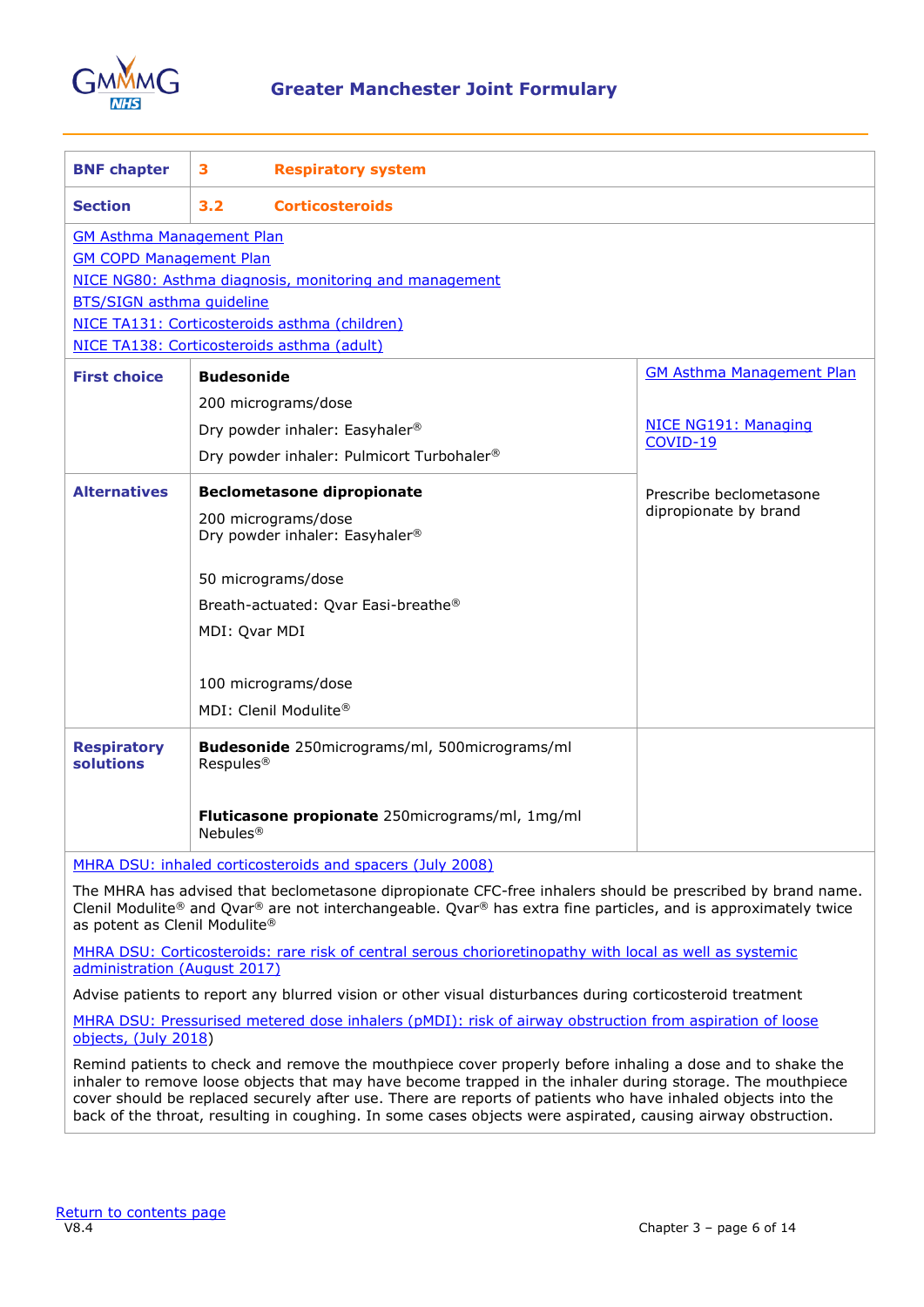

|                                  | <b>Combination ICS/LABA inhalers</b>                                                                                                                                                                                                                                                               |                                                                                                                                                                                                          |
|----------------------------------|----------------------------------------------------------------------------------------------------------------------------------------------------------------------------------------------------------------------------------------------------------------------------------------------------|----------------------------------------------------------------------------------------------------------------------------------------------------------------------------------------------------------|
| <b>First choices</b><br>(asthma) | <b>Budesonide/formoterol</b><br>DPI 160/4.5, 320/9: Fobumix Easyhaler <sup>®</sup><br>DPI 100/6, 200/6, 400/12 Symbicort Turbohaler®<br><b>Beclometasone/formoterol</b><br>DPI 100/6, 200/6: Fostair NEXThaler <sup>®</sup><br><b>Fluticasone/vilanterol</b><br>DPI 92/22, 184/22: Relvar Ellipta® | <b>GM Asthma Management</b><br>Plan<br>NICE NG80: Asthma<br>diagnosis, monitoring and<br>management<br>NICE TA131: Corticosteroids<br>asthma (children)<br>NICE TA138: Corticosteroids<br>asthma (adult) |
|                                  | Mometasone/indacaterol<br>DPI 125/62.5, 125/127.5, 125/260: Atectura Breezhaler <sup>®</sup>                                                                                                                                                                                                       |                                                                                                                                                                                                          |
| <b>Alternative</b><br>(asthma)   | <b>Beclometasone/formoterol</b><br>MDI 100/6, 200/6: Fostair®                                                                                                                                                                                                                                      |                                                                                                                                                                                                          |
| <b>First choices</b><br>(COPD)   | Fluticasone/vilanterol<br>DPI 92/22: Relvar Ellipta®<br><b>Beclometasone/formoterol</b><br>DPI 100/6: Fostair NEXThaler®                                                                                                                                                                           | <b>GM COPD Management Plan</b>                                                                                                                                                                           |
| <b>Alternative</b><br>(COPD)     | <b>Beclometasone/formoterol</b><br>MDI 100/6: Fostair®                                                                                                                                                                                                                                             |                                                                                                                                                                                                          |
|                                  | <b>Combination ICS/LABA/LAMA inhalers</b>                                                                                                                                                                                                                                                          |                                                                                                                                                                                                          |
| <b>First choice</b><br>(asthma)  | Mometasone/indacaterol/glycopyrronium<br>DPI 114/46/136: Enerzair Breezhaler <sup>®</sup>                                                                                                                                                                                                          | <b>GM asthma Management</b><br>Plan                                                                                                                                                                      |
| <b>Alternative</b><br>(asthma)   | Beclometasone/formoterol/glycopyrronium<br>MDI 87/5/9: Trimbow <sup>®</sup>                                                                                                                                                                                                                        |                                                                                                                                                                                                          |
| <b>First choices</b><br>(COPD)   | Fluticasone/umeclidinium/vilanterol<br>DPI 92/55/22: Trelegy Ellipta®<br>Beclometasone/formoterol/glycopyrronium<br>DPI 87/5/9: Trimbow <sup>®</sup> NEXThaler                                                                                                                                     | $G_n$<br><b>GM COPD Management Plan</b><br>Patients currently on triple<br>therapy should not be<br>automatically switched onto<br>these agents without a clear<br>assessment being                      |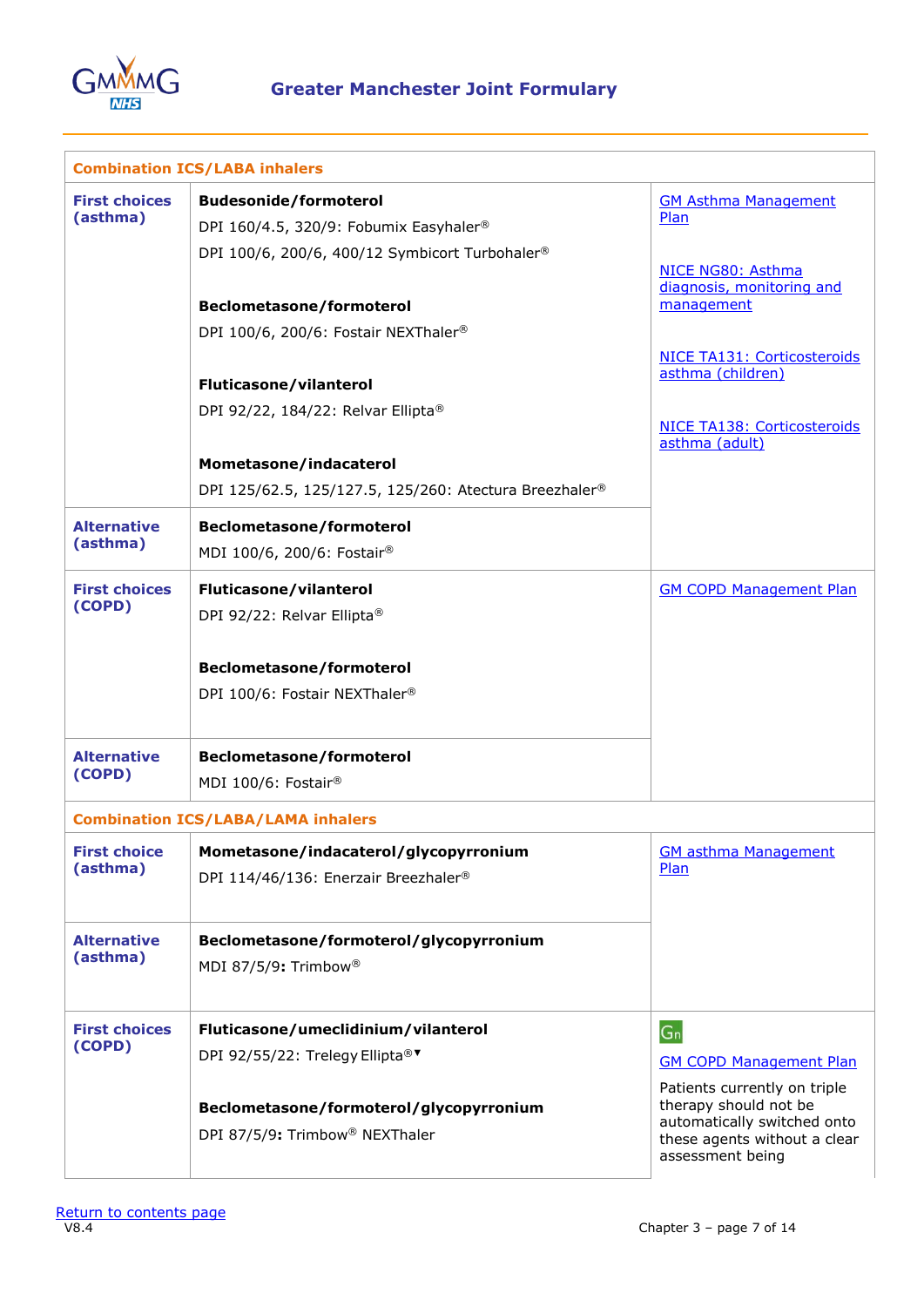

| <b>Alternatives</b><br>(COPD) | Budesonide/formoterol/glycopyrronium<br>MDI 160/5/7.2: Trixeo Aerosphere®   | undertaken to confirm a<br>need for triple therapy to<br>continue |
|-------------------------------|-----------------------------------------------------------------------------|-------------------------------------------------------------------|
|                               | Beclometasone/formoterol/glycopyrronium<br>MDI 87/5/9: Trimbow <sup>®</sup> |                                                                   |

MHRA safety warnings:

[MHRA DSU: inhaled corticosteroids and spacers, July 2008](https://www.gov.uk/drug-safety-update/inhaled-medicines-containing-corticosteroid)

MHRA DSU: Pressurised metered dose inhalers (pMDI): risk of airway obstruction from aspiration of loose [objects, July 2018](https://www.gov.uk/drug-safety-update/pressurised-metered-dose-inhalers-pmdi-risk-of-airway-obstruction-from-aspiration-of-loose-objects)

Fostair**®** is a CFC-free, fixed-dose combination of beclometasone and formoterol, which is licensed for the management of asthma and COPD in patients aged 18 years or older. Similar to Qvar**®**, Fostair**®** contains an extra fine formulation of beclometasone and is more potent than traditional CFC-containing beclometasone inhalers.

Fostair NEXThaler® is licensed for the regular treatment of asthma in patients over the age of 18 years where a combination of ICS/LABA is appropriate.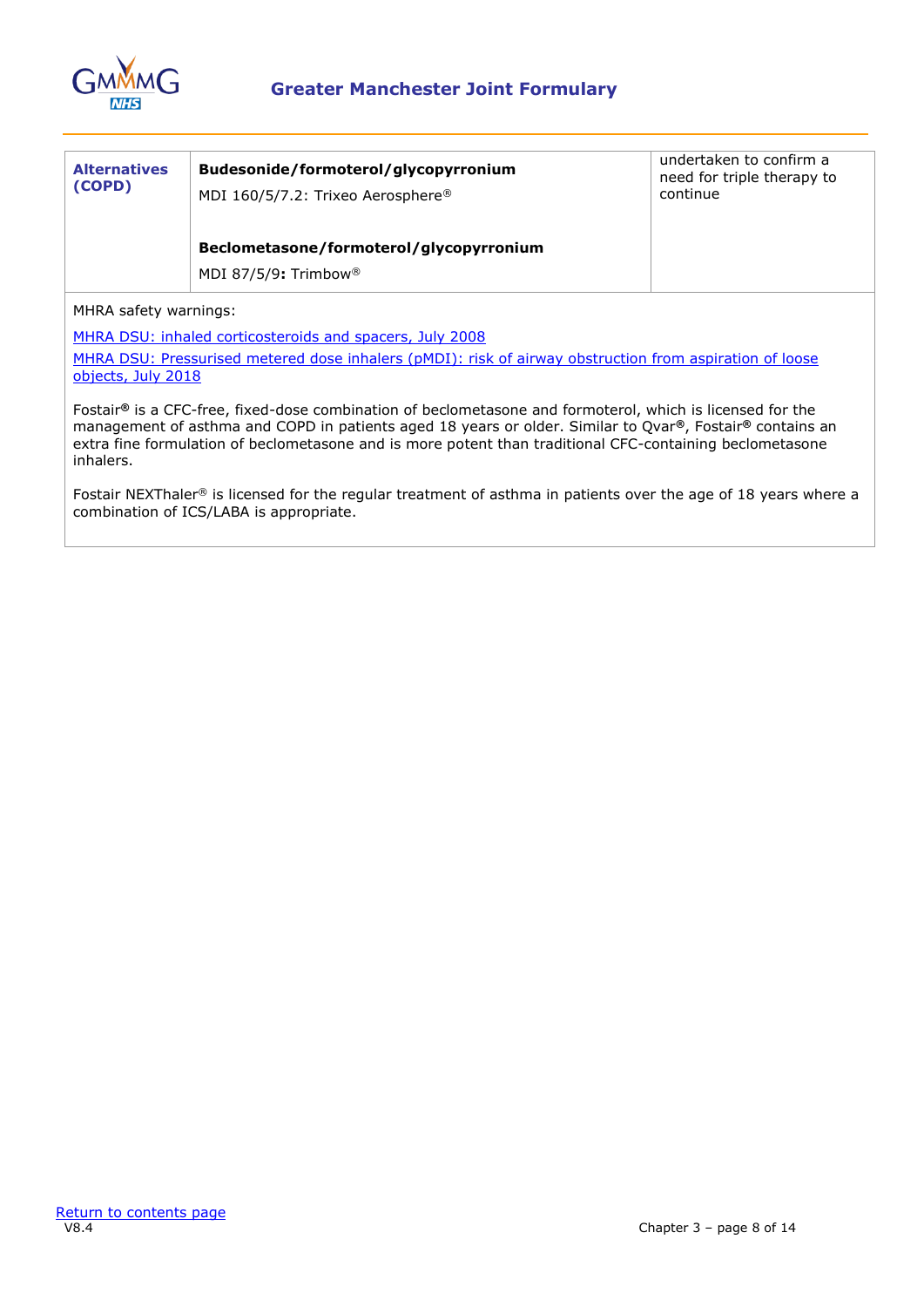

<span id="page-8-0"></span>

| <b>BNF</b> chapter  | 3<br><b>Respiratory system</b>                             |                                                                                                                             |  |  |
|---------------------|------------------------------------------------------------|-----------------------------------------------------------------------------------------------------------------------------|--|--|
| <b>Section</b>      | 3.3 <sub>2</sub>                                           | Cromoglicate and related therapy and leukotriene receptor antagonists                                                       |  |  |
| <b>Subsection</b>   | 3.3.2<br>Leukotriene receptor antagonists                  |                                                                                                                             |  |  |
| <b>First choice</b> | <b>Montelukast</b><br>Tablets 10mg                         | NICE NG80: Asthma<br>diagnosis, monitoring and<br>management                                                                |  |  |
| <b>Subsection</b>   | 3.3.3 Phosphodiesterase type-4 inhibitors                  |                                                                                                                             |  |  |
|                     | Roflumilast (Daxas® <sup>▼</sup> )<br>500 microgram tablet | <b>Gn</b> Following specialist<br>initiation<br>TA461: Roflumilast for<br>treating chronic obstructive<br>pulmonary disease |  |  |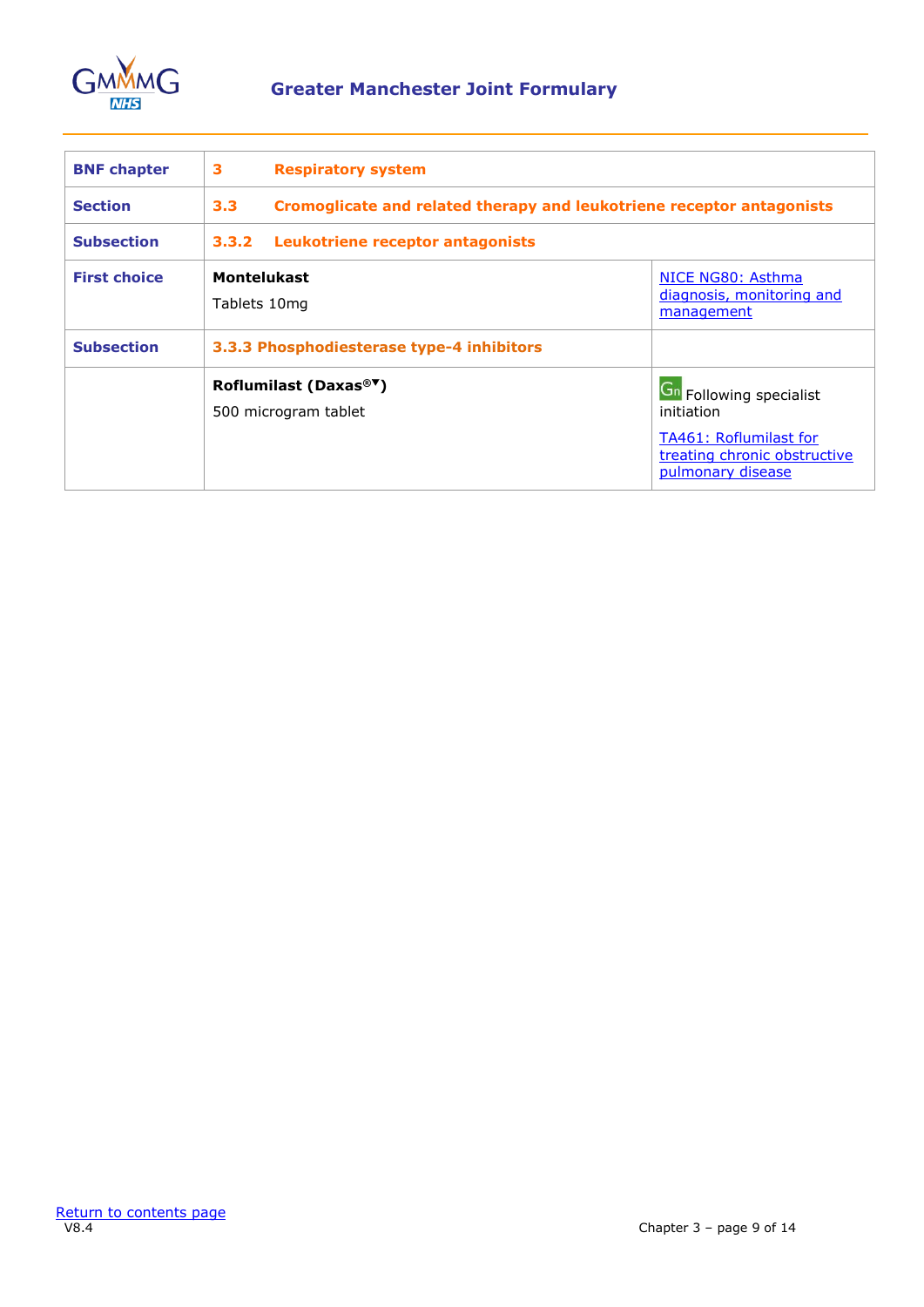

<span id="page-9-0"></span>

| <b>BNF chapter</b>                      | 3                                 | <b>Respiratory system</b>                                                                            |                                                                                                                                                                                              |  |
|-----------------------------------------|-----------------------------------|------------------------------------------------------------------------------------------------------|----------------------------------------------------------------------------------------------------------------------------------------------------------------------------------------------|--|
| <b>Section</b>                          | 3.4                               | Antihistamines, hyposensitisation, and allergic emergencies                                          |                                                                                                                                                                                              |  |
| <b>Subsection</b>                       | 3.4.1<br><b>Antihistamines</b>    |                                                                                                      |                                                                                                                                                                                              |  |
| 16s                                     |                                   | NICE NG202: Obstructive sleep apnoea/hypopnoea syndrome and obesity hypoventilation syndrome in over |                                                                                                                                                                                              |  |
| <b>Do Not</b><br><b>Prescribe</b>       |                                   | <b>Insect bites and stings</b>                                                                       | In line with NHS England<br>guidance, GM do not<br>routinely support prescribing<br>for conditions which are self-                                                                           |  |
|                                         |                                   | Mild to moderate hay fever/seasonal rhinitis                                                         | limiting or amenable to self-<br>care. For further details see                                                                                                                               |  |
|                                         |                                   | See commissioning statement for exceptions                                                           | <b>GM</b> commissioning<br>statement.                                                                                                                                                        |  |
| <b>Non-sedating antihistamines</b>      |                                   |                                                                                                      |                                                                                                                                                                                              |  |
| <b>First choice</b>                     | <b>Cetirizine</b><br>Tablets 10mg | Oral solution <sup>SF</sup> 5mg / 5mL                                                                | <b>GMMMG (2017): The</b><br>management of chronic<br>urticaria in primary care for<br>adults and children                                                                                    |  |
| <b>Second choice</b>                    | Loratadine<br>Tablets 10mg        | Oral solution 5mg / 5mL                                                                              |                                                                                                                                                                                              |  |
| <b>Do Not</b><br><b>Prescribe</b>       |                                   | Levocetirizine<br>Tablets and oral solution                                                          | Criterion 2 (see RAG list)                                                                                                                                                                   |  |
| <b>Sedating antihistamines</b>          |                                   |                                                                                                      |                                                                                                                                                                                              |  |
| <b>First choice</b>                     | Tablets 4mg                       | Chlorphenamine<br>Oral solution 2mg / 5mL                                                            |                                                                                                                                                                                              |  |
| <b>Second choice</b>                    | Hydroxyzine                       | Tablets 10mg, 25mg<br>Oral solution 10mg / 5mL                                                       | Hydroxyzine is favoured by<br>dermatologists for its anti-<br>itch and sedating effects<br><b>MHRA DSU: Hydroxyzine:</b><br>risk of QT prolongation and<br>Torsade de Pointes, April<br>2015 |  |
| <b>Do Not</b><br><b>Prescribe</b>       | <b>Alimemazine</b>                | Tablets and oral solution                                                                            | Criterion 2 (see RAG list)                                                                                                                                                                   |  |
| <b>Intramuscular steroid injections</b> |                                   |                                                                                                      |                                                                                                                                                                                              |  |
|                                         |                                   | <b>Triamcinolone</b><br>40 mg/mL IM injection (Kenalog)                                              | $(\mathsf{R})$<br>for management of<br>allergic rhinitis.<br>Limited place in therapy, see<br>SPS evidence review.                                                                           |  |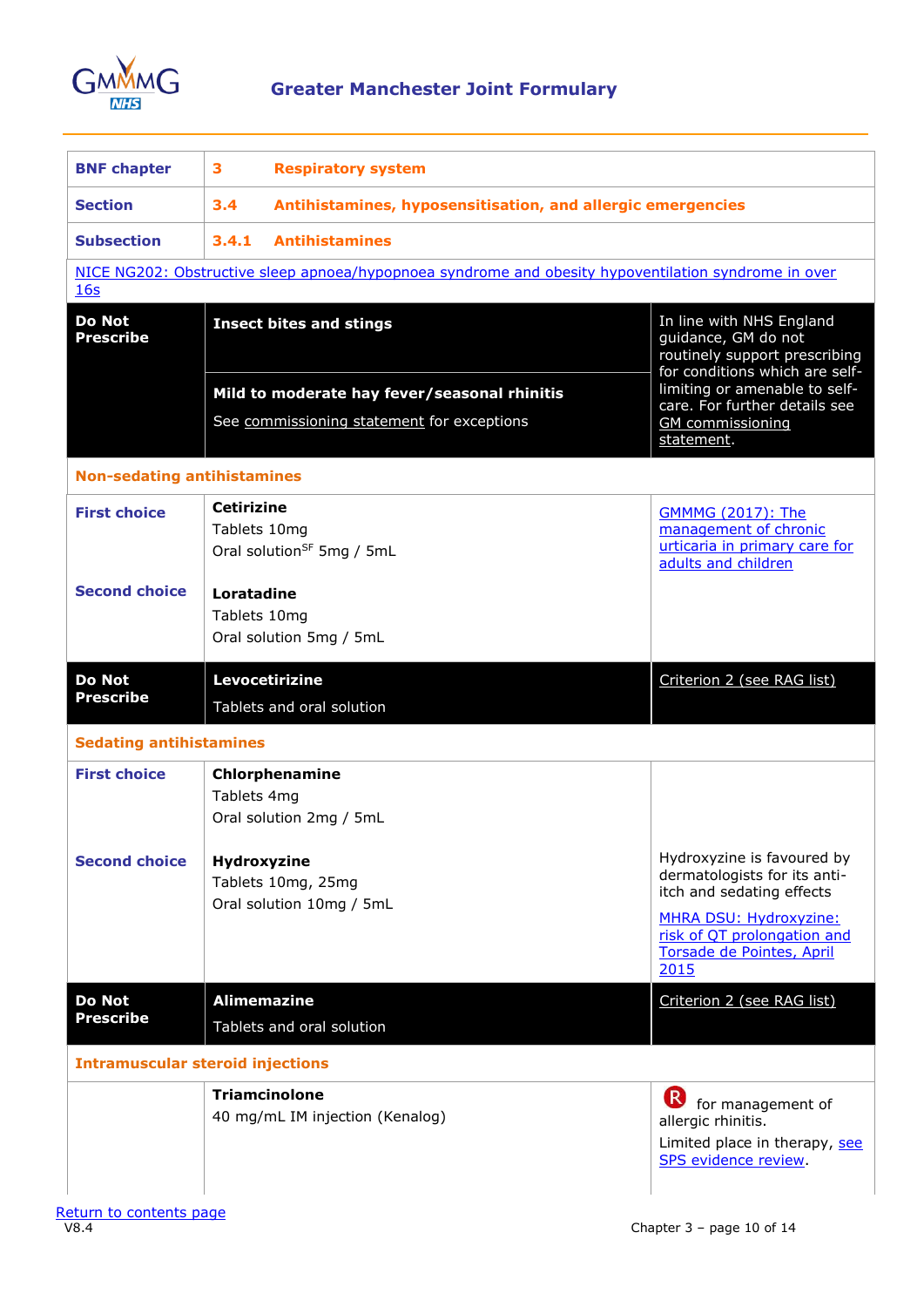

| <b>Subsection</b>                                                                                                                   | 3.4.2 Allergen immunotherapy                                                                                                                                                                                                   |                                                                                                                                                                                                                |
|-------------------------------------------------------------------------------------------------------------------------------------|--------------------------------------------------------------------------------------------------------------------------------------------------------------------------------------------------------------------------------|----------------------------------------------------------------------------------------------------------------------------------------------------------------------------------------------------------------|
|                                                                                                                                     | <b>Bee and Wasp Allergen Extracts</b><br>Pharmalgen <sup>®</sup><br>Subcutaneous injection, initial and<br>maintenance treatment sets                                                                                          | R<br>NICE TA246 Venom anaphylaxis -<br>immunotherapy pharmalgen<br><b>Specialist use only</b>                                                                                                                  |
|                                                                                                                                     | Benralizumab (Fasenra® <sup>▼</sup> )<br>Injection pre-filled syringe 30mg/1ml                                                                                                                                                 | (R)<br>NICE TA565: Benralizumab for treating<br>severe eosinophilic asthma<br>(NHS England commmisioned)                                                                                                       |
|                                                                                                                                     | <b>Dupilumab</b> (Dupixent <sup>®▼</sup> )<br>Pre-filled pen or syringe: 200mg, 300mg                                                                                                                                          | (R)<br>NICE TA751: Dupilumab for treating<br>severe asthma with type 2<br>inflammation<br>(NHS England commmisioned)                                                                                           |
|                                                                                                                                     | <b>Mepolizumab</b> (Nucala® <sup><math>\blacktriangledown</math></sup> )<br>100 mg powder for solution for injection                                                                                                           | <b>R</b><br>NICE TA671: Mepolizumab for treating<br>severe eosinophilic asthma<br>(NHS England commmisioned)                                                                                                   |
|                                                                                                                                     | <b>Omalizumab</b><br>Injection pre-filled syringe 75mg/0.5ml,<br>150mg/1ml                                                                                                                                                     | (R)<br>NICE TA339: Omalizumab for<br>previously treated chronic<br>spontaneous urticaria<br>NICE TA278: asthma (severe,<br>persistent, patients aged 6+, adults) -<br>omalizumab<br>(NHS England commmisioned) |
|                                                                                                                                     | <b>Reslizumab</b> (Cingaero <sup>®</sup> )<br>10 mg/mL concentrate for solution for<br>infusion                                                                                                                                | R<br>NICE TA479: Reslizumab for treating<br>severe eosinophilic asthma<br>(NHS England commmisioned)                                                                                                           |
| <b>Grey drugs</b><br>Items which are listed<br>as Grey are deemed<br>not suitable for<br>routine prescribing<br>but may be suitable | Peanut protein powder (Palforzia® ▼)<br>Capsules for opening: 0.5mg, 1mg, 10mg,<br>20mg, 100mg, 300mg<br>Only for use in people aged 18 and over if<br>treatment started between the ages of 4 to<br>17, as per NICE guidance. | R<br>Criterion 1 (see RAG list)<br>NICE TA769: Palforzia for treating<br>peanut allergy in children and young<br>people                                                                                        |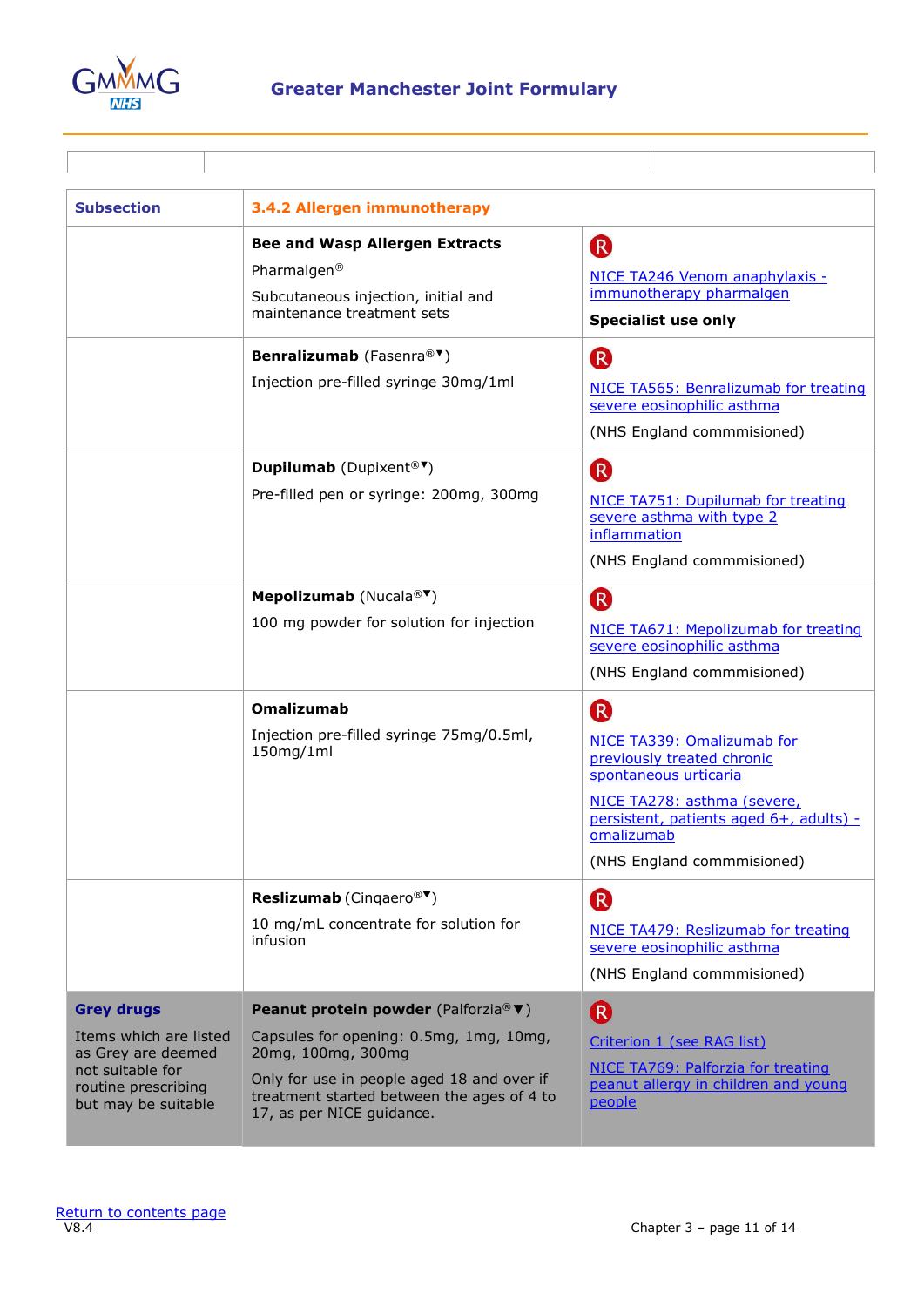

| for a defined patient                                                                                                                                                                    |                                                                                                  |                                                                                      |  |
|------------------------------------------------------------------------------------------------------------------------------------------------------------------------------------------|--------------------------------------------------------------------------------------------------|--------------------------------------------------------------------------------------|--|
| population                                                                                                                                                                               | Tree and grass pollen extracts (Pollinex®)                                                       | (R)                                                                                  |  |
|                                                                                                                                                                                          | Pollinex should only be prescribed in<br>accordance with local commissioning<br>arrangements.    | Criterion 1 (see RAG list)                                                           |  |
| <b>Do Not Prescribe</b>                                                                                                                                                                  | <b>Grass pollen extract</b>                                                                      | Criterion 2 (see RAG list)                                                           |  |
|                                                                                                                                                                                          | $Grazax^@$                                                                                       |                                                                                      |  |
|                                                                                                                                                                                          | <b>Dupilumab</b>                                                                                 | Criterion 1 (see RAG list)                                                           |  |
|                                                                                                                                                                                          | Dupixent <sup>®</sup>                                                                            | NICE TA648: Dupilumab for treating                                                   |  |
|                                                                                                                                                                                          | For chronic rhinosinusitis with nasal polyps                                                     | chronic rhinosinusitis with nasal polyps                                             |  |
|                                                                                                                                                                                          | <b>Omalizumab</b>                                                                                | NICE TA678: Omalizumab for treating                                                  |  |
|                                                                                                                                                                                          | Xolair <sup>®</sup>                                                                              | chronic rhinosinusitis with nasal polyps                                             |  |
|                                                                                                                                                                                          | For chronic rhinosinusitus with nasal polyps                                                     |                                                                                      |  |
| <b>Subsection</b>                                                                                                                                                                        | 3.4.3<br><b>Allergic emergencies</b>                                                             |                                                                                      |  |
| <b>Anaphylaxis</b>                                                                                                                                                                       |                                                                                                  |                                                                                      |  |
|                                                                                                                                                                                          | Adrenaline/epinephrine                                                                           | <b>Resuscitation Guidelines</b>                                                      |  |
|                                                                                                                                                                                          | Intramuscular injection for self-administration                                                  | <b>MHRA DSU (2017):</b>                                                              |  |
|                                                                                                                                                                                          | 1 in 1000 - 0.5ml, 1ml                                                                           | Adrenaline auto-injectors:<br>updated advice after                                   |  |
| <b>Emerade®</b> Auto-injector 300 microgram dose<br>(adrenaline)                                                                                                                         |                                                                                                  | European review                                                                      |  |
| Epipen® Auto-injector 300 microgram dose<br>(adrenaline)                                                                                                                                 |                                                                                                  | <b>MHRA DSU (2021):</b><br>Adrenaline auto-injectors:<br>reminder for prescribers to |  |
|                                                                                                                                                                                          | <b>Jext</b> ® Auto-injector 300 microgram dose (adrenaline)<br>support safe and effective<br>use |                                                                                      |  |
| Note: It is advisable to prescribe adrenaline auto-injector by brand to avoid confusion. There may be<br>differences in the shelf life between brands, please check the SPC for details. |                                                                                                  |                                                                                      |  |
| <b>BNF chapter</b>                                                                                                                                                                       | 3<br><b>Respiratory system</b>                                                                   |                                                                                      |  |
|                                                                                                                                                                                          |                                                                                                  |                                                                                      |  |

<span id="page-11-0"></span>

| <b>BNF chapter</b> |     | <b>Respiratory system</b> |
|--------------------|-----|---------------------------|
| <b>Section</b>     | 3.6 | Oxygen                    |
|                    |     |                           |

## **Home Oxygen Provision**

Most patients who are prescribed oxygen have respiratory disease, typically COPD, cystic fibrosis or pulmonary fibrosis. People with chronic asthma or sleep disordered breathing may also benefit. Oxygen therapy is also an effective treatment for some people with cardiac or neurological disease (e.g. cluster headaches) and is an important element in palliative medicine.

There is a requirement of CCGs to formally commission a HOS-AR (Home Oxygen Assessment and Review) service that will clinically deliver the full requirements of oxygen therapy to the community, ensuring that good assessment and review provision will impact positively on emergency hospital admissions and out-patient appointments.

For further advice and support please contact the clinical lead of your HOS-AR service or your regional oxygen lead; Karen Hatch on 07733 31 8436 or Karen.Hatch@lancashirecare.nhs.uk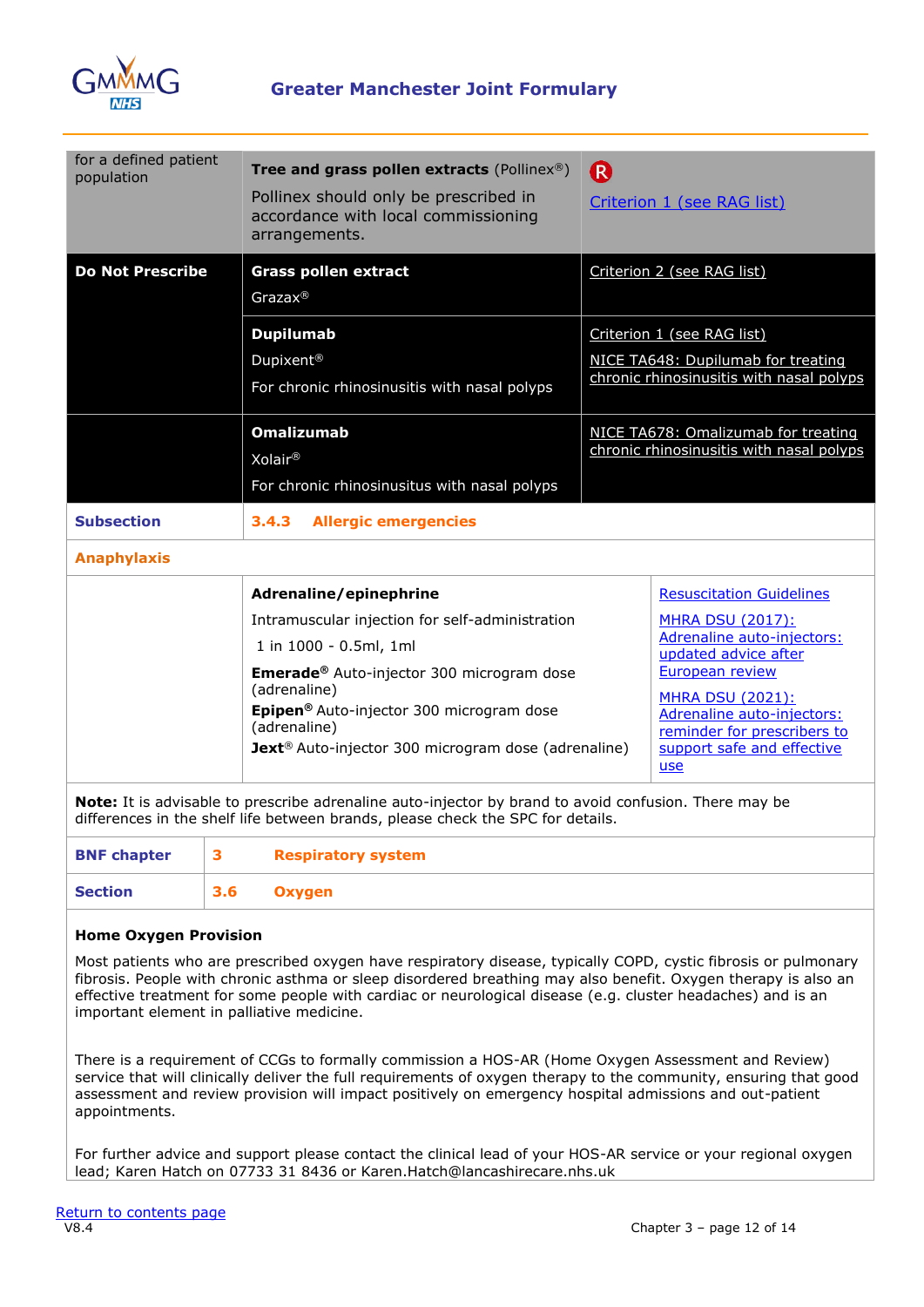

<span id="page-12-0"></span>

| <b>BNF chapter</b>                                   | 3<br><b>Respiratory system</b>                                                                                                                                                         |                                             |  |  |
|------------------------------------------------------|----------------------------------------------------------------------------------------------------------------------------------------------------------------------------------------|---------------------------------------------|--|--|
| <b>Section</b>                                       | 3.7<br><b>Mucolytics</b>                                                                                                                                                               |                                             |  |  |
|                                                      | <b>Carbocisteine</b>                                                                                                                                                                   |                                             |  |  |
|                                                      | Capsules 375mg, liquid 250mg/5ml                                                                                                                                                       |                                             |  |  |
| <b>Dornase alfa</b>                                  |                                                                                                                                                                                        |                                             |  |  |
|                                                      | <b>Dornase Alfa</b> nebuliser solution                                                                                                                                                 | (R)                                         |  |  |
|                                                      | 2500 units/2.5mL                                                                                                                                                                       |                                             |  |  |
| <b>Additional notes</b>                              |                                                                                                                                                                                        |                                             |  |  |
|                                                      | Dornase alfa must only be initiated within hospital for the treatment of cystic fibrosis.                                                                                              |                                             |  |  |
| <b>Hypertonic sodium chloride</b>                    |                                                                                                                                                                                        |                                             |  |  |
|                                                      | Hypertonic sodium chloride for nebulisation                                                                                                                                            | Prescribe by brand to avoid                 |  |  |
|                                                      | 3%, 6% (MucoClear®) 4ml vials                                                                                                                                                          | unlicensed special use.                     |  |  |
|                                                      | 7% (Nebusal®) 4mL vials                                                                                                                                                                |                                             |  |  |
| <b>Mannitol</b>                                      |                                                                                                                                                                                        |                                             |  |  |
|                                                      | Mannitol inhalation powder                                                                                                                                                             | <sup>R</sup>                                |  |  |
|                                                      | Hard capsules 40mg                                                                                                                                                                     | NICE TA266: Mannitol for cystic<br>fibrosis |  |  |
| <b>Additional notes</b>                              |                                                                                                                                                                                        |                                             |  |  |
|                                                      | NICE TA398 (July 2016): Lumacaftor-ivacaftor for treating cystic fibrosis homozygous for the F508del<br>mutation NOT RECOMMENDED                                                       |                                             |  |  |
| NICE NG78: Cystic fibrosis: diagnosis and management |                                                                                                                                                                                        |                                             |  |  |
|                                                      | MHRA DSU: Ivacaftor, tezacaftor, elexacaftor (Kaftrio v) in combination with ivacaftor (Kalydeco): risk of<br>serious liver injury; updated advice on liver function testing, Feb 2022 |                                             |  |  |